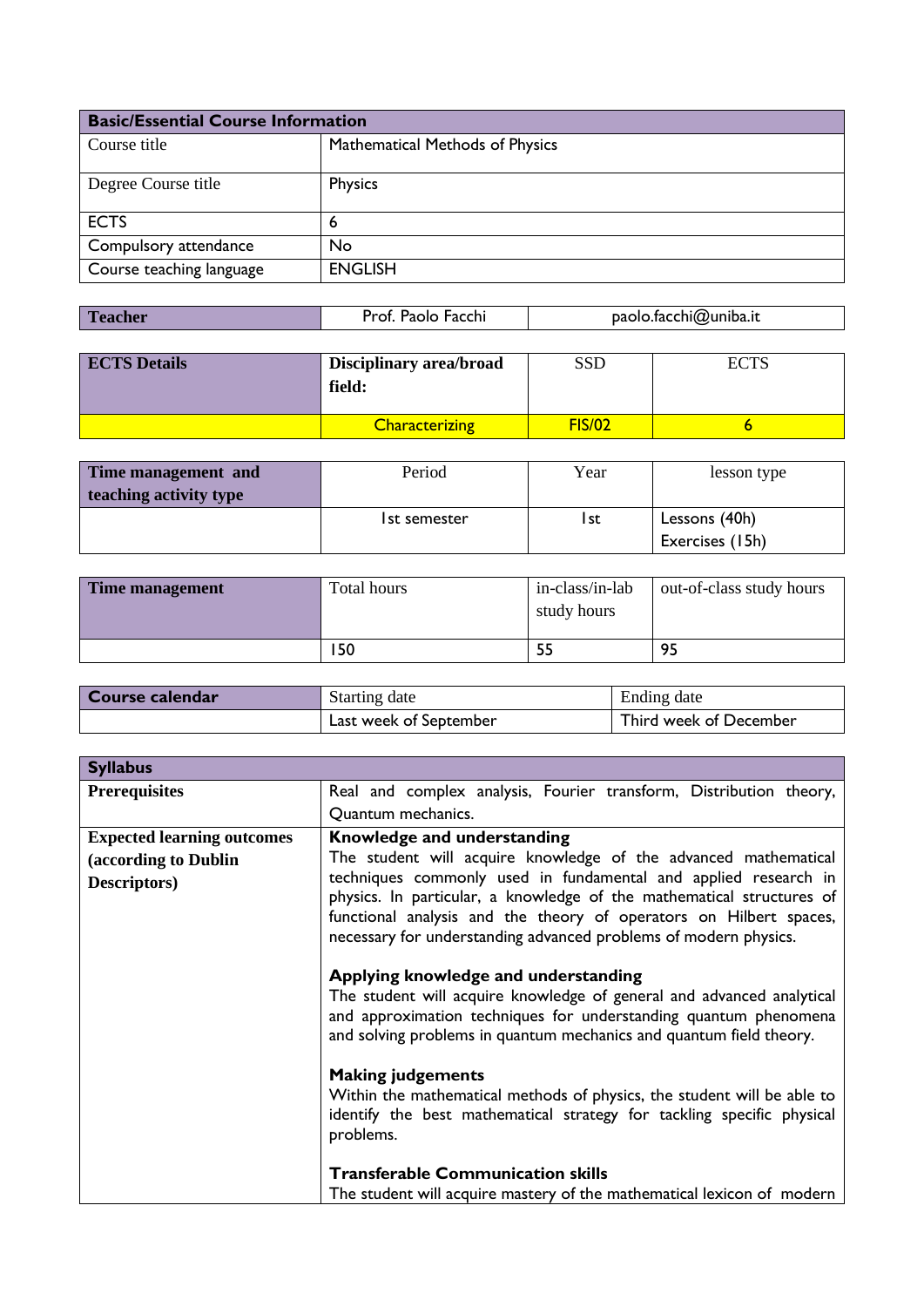|                                | physics and of quantum physics.                                                                                                                                                                                                                                                                                                                                                                                                                                                                                                                                                                                                                                                                              |
|--------------------------------|--------------------------------------------------------------------------------------------------------------------------------------------------------------------------------------------------------------------------------------------------------------------------------------------------------------------------------------------------------------------------------------------------------------------------------------------------------------------------------------------------------------------------------------------------------------------------------------------------------------------------------------------------------------------------------------------------------------|
|                                | <b>Lifelong learning skills</b><br>The student will develop an attitude to the continuous updating of<br>mathematical techniques and skills in physics research.                                                                                                                                                                                                                                                                                                                                                                                                                                                                                                                                             |
| <b>Course contents summary</b> | Metric spaces. Banach spaces. Measure theory. Hilbert spaces. Linear<br>operators on Hilbert spaces. Spectrum and dynamics.                                                                                                                                                                                                                                                                                                                                                                                                                                                                                                                                                                                  |
| <b>Detailed syllabus</b>       | Metric spaces. Definition. Examples. Open sets, closed sets,<br>neighborhoods. Topological spaces. Continuous mappings. Dense sets,<br>separable spaces. Convergent and Cauchy sequences. Completeness.<br>Examples. Completion of a metric space.                                                                                                                                                                                                                                                                                                                                                                                                                                                           |
|                                | <b>Banach spaces.</b> Vector spaces. Normed spaces. Completeness and<br>Banach spaces. Examples: finite dimensional spaces, sequence spaces,<br>function spaces. Bounded linear operators. Continuity and boundedness.<br>BLT theorem. Continuous linear functionals and dual spaces. Banach<br>space of bounded linear operators. Examples.                                                                                                                                                                                                                                                                                                                                                                 |
|                                | Introduction to measure theory. Lebesgue integral. Sigma algebras<br>and Borel measures. Measurable functions. Dominated and monotone<br>convergence. Fubini theorem. Examples: absolutely continuous measure,<br>Dirac measure, Cantor measure. Lebesgue decomposition theorem.                                                                                                                                                                                                                                                                                                                                                                                                                             |
|                                | Hilbert spaces. Inner product. Euclidean and Hilbert spaces.<br>Orthogonality, Pythagorean theorem. Bessel and Cauchy-Schwarz<br>inequalities. Triangular inequality. Parallelogram law and polarization<br>identity. Examples. Direct sum. Projection theorem. Riesz-Fréchet<br>lemma. Orthonormal systems and Fourier coefficients. Orthonormal<br>and Parseval's relation. Gram-Schmidt orthogonalization<br>bases<br>procedure. Isomorphism with I^2. Tensor product and product bases.                                                                                                                                                                                                                  |
|                                | Linear operators on Hilbert spaces. C*-algebra of bounded<br>operators. Normal, self-adjoint, unitary and projection operators. Baire's<br>category theorem. Uniform boundedness principle. Uniform, strong and<br>weak convergence. Some quantum mechanics. Unbounded operators.<br>Adjoint. Symmetric and self-adjoint operators. Examples: multiplication<br>and derivation operators. Essentially self-adjoint operators. Fundamental<br>criteria of self-adjointness and essentially self-adjointness. Graph, closure<br>and inverse of an operator. Self-adjoint extensions of positive operators.<br>Example: kinetic energy in a segment. Self-adjointness of observables.                           |
|                                | Spectrum and dynamics. Resolvent operator, resolvent set and<br>spectrum. Examples: position and momentum operators. First resolvent<br>formula and analytic properties. Neumann series. Spectrum and Weyl<br>sequences. Spectrum and eigenvalues of the inverse. Spectrum of self-<br>adjoint, unitary and projection operators. Projection-valued measures<br>and resolution of the identity. Integration on PVM of bounded functions.<br>Expectation value of the resolvent. Spectral family of a self-adjoint<br>operator and spectral theorem. Functional calculus. Spectral projections<br>and spectral types. Quantum dynamics and unitary evolution groups.<br>Energy conservation. Stone's theorem. |
| <b>Bibliography</b>            | - M. Reed, B. Simon, Methods of Modern Mathematical Physics, Vol. 1,<br>Academic Press, New York, 1980<br>- G. Teschl, Mathematical Methods in Quantum Mechanics, American<br>Mathematical Society, Providence, 2009                                                                                                                                                                                                                                                                                                                                                                                                                                                                                         |
|                                | - Lecture notes                                                                                                                                                                                                                                                                                                                                                                                                                                                                                                                                                                                                                                                                                              |